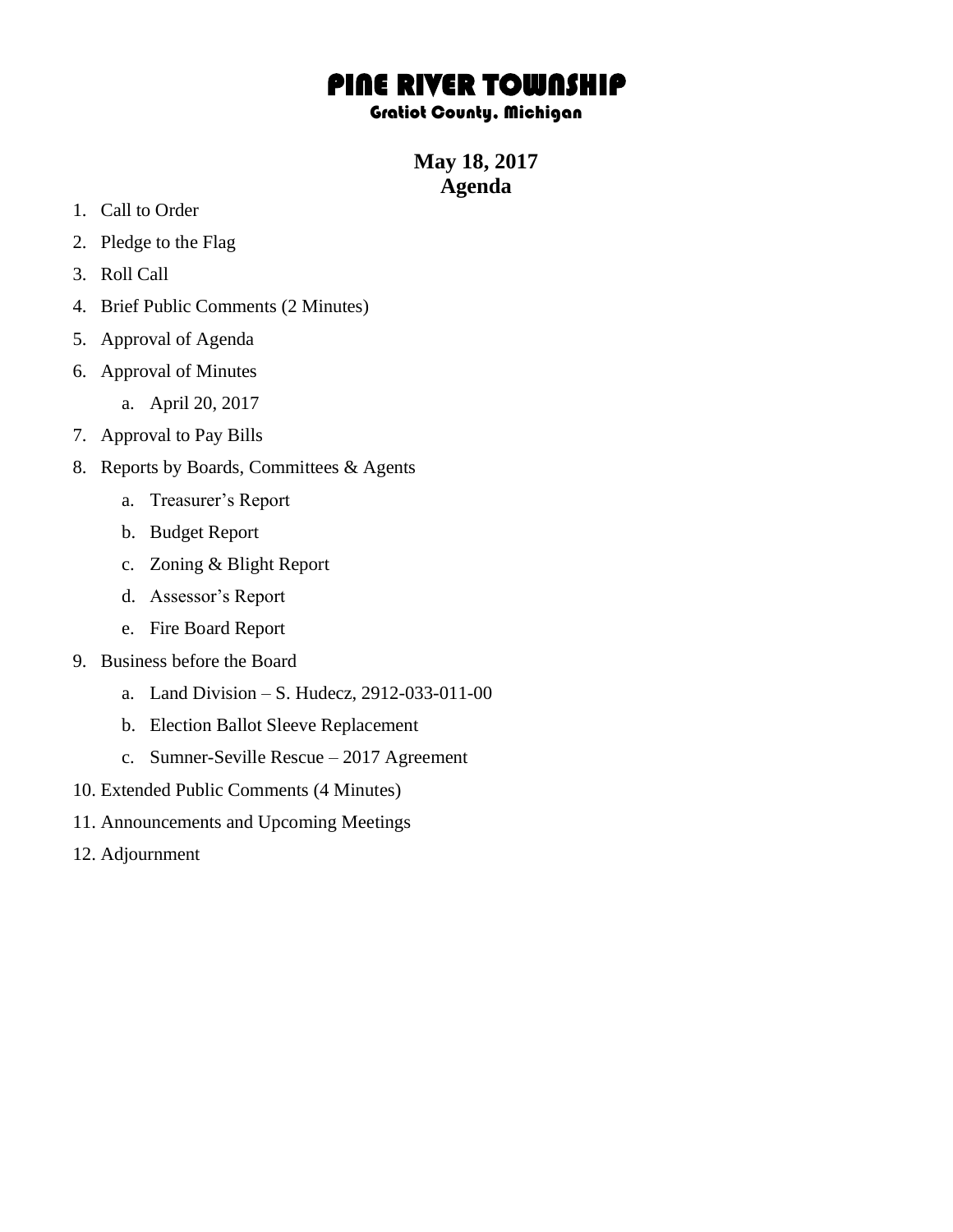## **MINUTES OF THE PINE RIVER TOWNSHIP BOARD MONTHLY MEETING MAY 18, 2017**

- 1) The regular monthly meeting of the Pine River Township Board was called to order at 7:04 P.M. by Supervisor Beeson at the Township Hall.
- 2) Pledge the flag: The board and the public said the pledge to the flag.

3) Roll Call: Baker: present, Best: present, Moeggenborg: present, Beeson: present, Whitmore: present. (5) Board members present, (0) absent.

- 4) Brief Public comments (2 minutes): No comments.
- 5) Approve the Agenda: Motion by Baker: second by Moeggenborg: to approve the agenda after additions of 9d. All present board members approved. Motion carried 5-0.
- 6) Approve the Minutes:

Motion by Baker: second by Moeggenborg: to approve the Regular Meeting Minutes of April 20, 2017. All present board members approved. Motion carried 5-0.

7) Approval to Pay Bills:

Motion made by Moeggenborg: second by Baker: to pay bills as presented in the amount of \$41,884.18. All present board members approved. Motion carried 5-0.

- 8) Reports by Boards, Committees & Agents
	- a) Treasurers Report Discussion: report placed on file.
	- b) Budget Report Discussion: report placed on file.
	- c) Zoning & Blight Officer Discussion: report placed on file.
	- d) Assessor Report Nothing to report.
	- e) Fire Services Nothing to report.
- 9) Business before the Board
	- a) Land Division S. Hudecz, 2912-033-011-00

i) Discussion was held. Motion by Best: second by Moeggenborg: to approve the division of Parcel Number 2912-033-011-00 to become Residual #2912-033-011-01 and Child #2912-033-011-20. All present board members approved. Motion carried 5-0.

b) Election Ballot Sleeve Replacement

i) Discussion was held. Decided to pass at this time, will wait until election season draws nearer to replace.

c) Sumner-Seville Rescue 2017 Agreement

i) Discussion was held. Motion by Best: second by Baker: to approve \$4660 to be paid to Sumner-Seville Rescue. All present board members approved. Motion carried 5-0.

d) Airport Authority

i) Discussion was held. Motion by Moeggenborg: second by Baker: to approve nomination of Kevin Beeson to Airport Authority Board with term concurrent with current term of office.